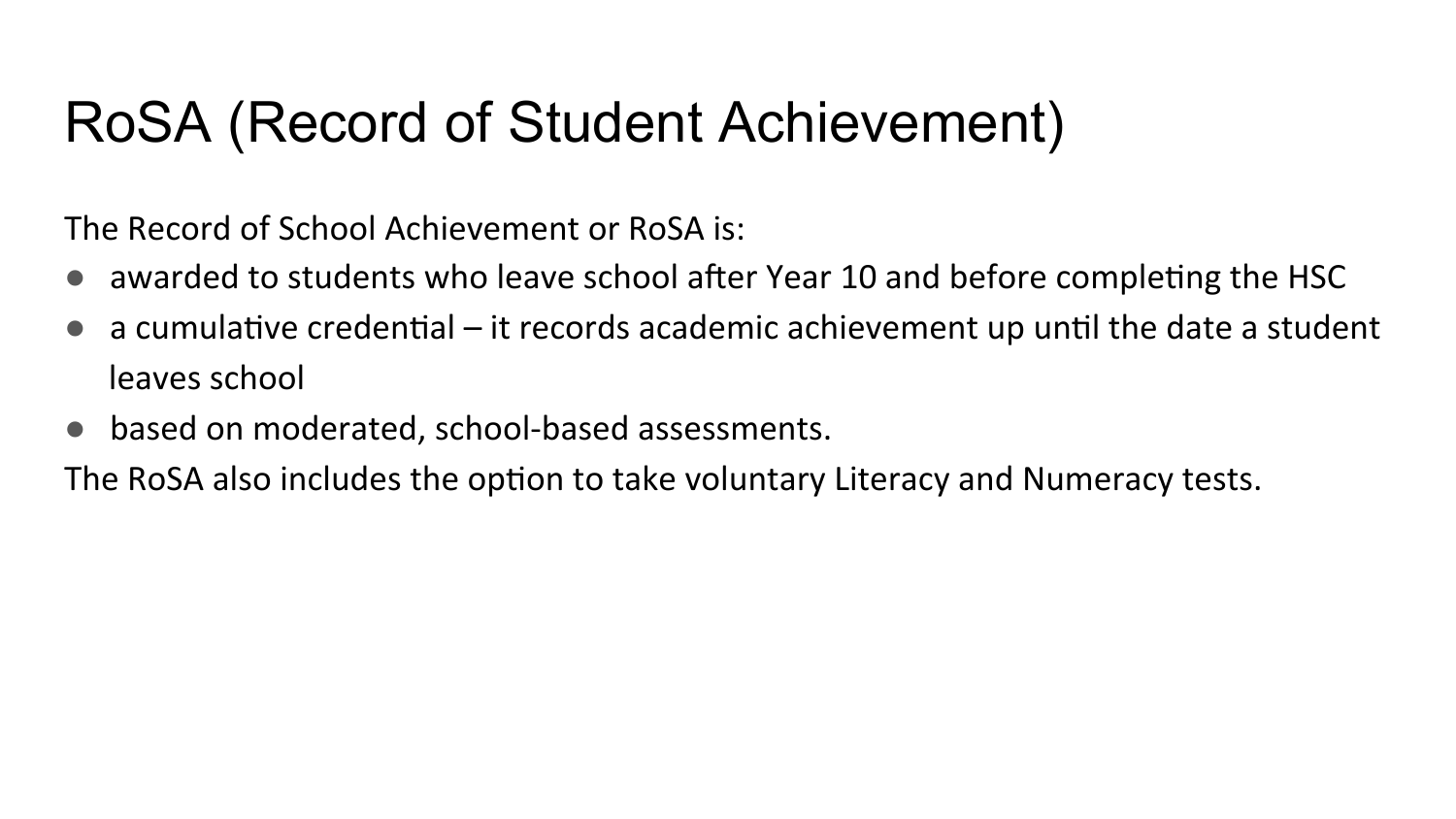# The Record of School Achievement

Students who complete Year 10 courses and leave school prior to receiving their HSC will receive a Record of School Achievement (RoSA).

Students who are not eligible for the RoSA but leave school will receive a

Transcript of Study.

A student who goes on to achieve their HSC will receive their Year 10 results along with their Year 11 and Year 12 results in an all-inclusive HSC Results Package.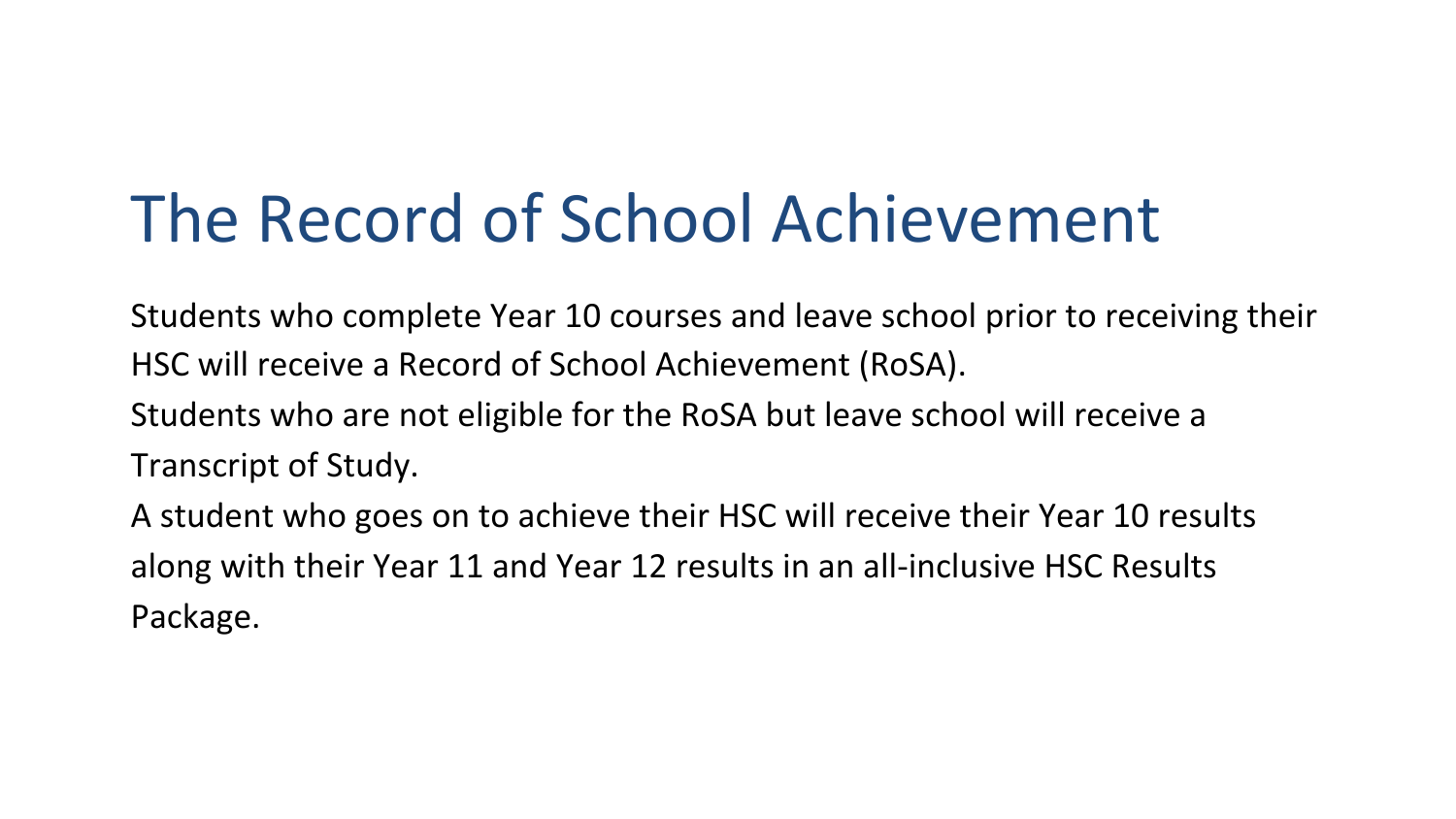# RoSA reporting explained

The big advantage of the RoSA is that it is **cumulative**. It shows a comprehensive record of academic achievement. This includes:

- completed courses and the awarded grade
- courses a student has participated in but did not complete before leaving school
- the date the student leaves school.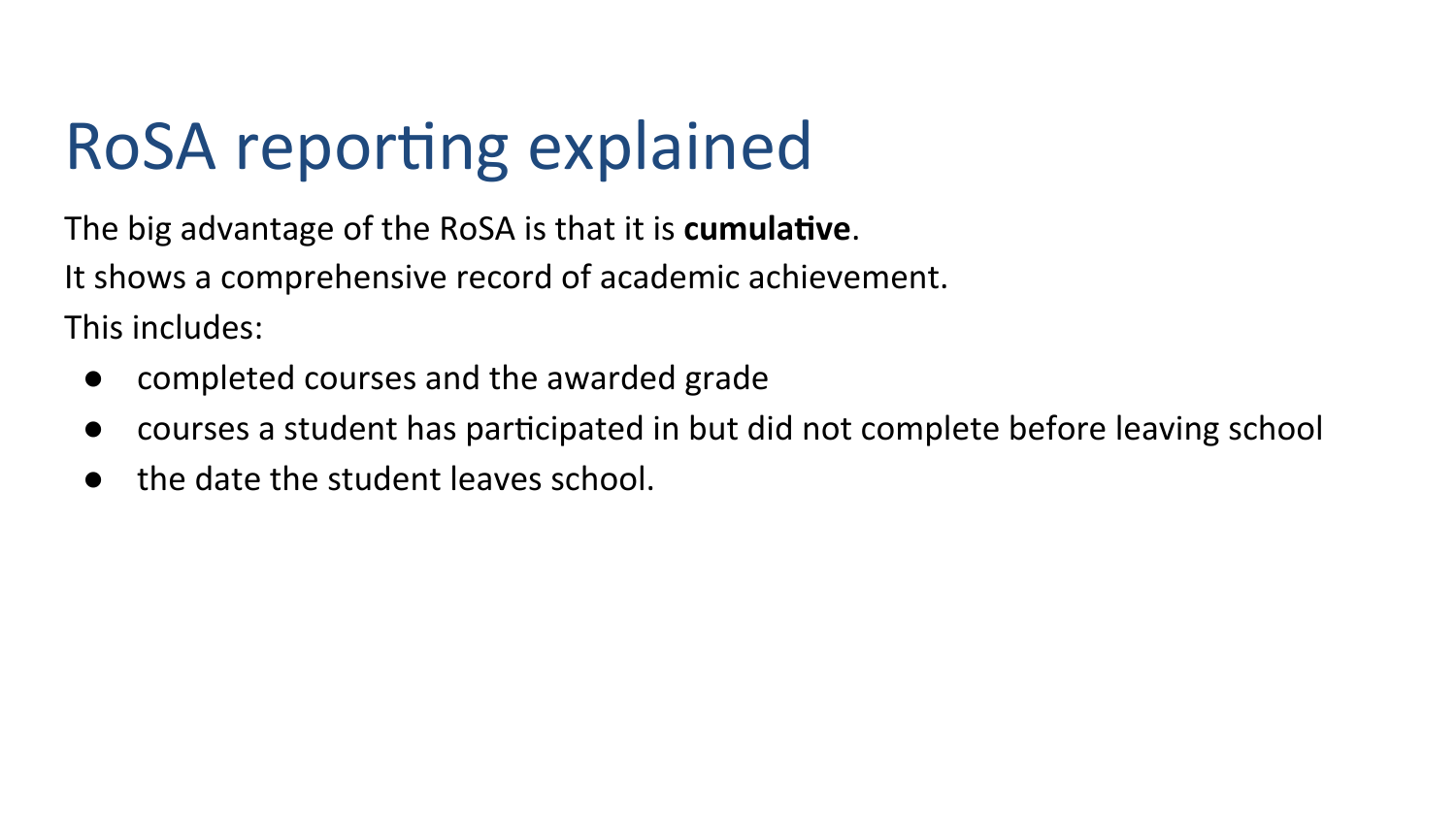### Students leaving school at the end of Year  $10 -$  What will their RoSA look like?

An A to E grade is provided for all courses (except VET and Life Skills) the student has satisfactorily completed.

These grades are:

- $\bullet$  based on student achievement in their assessment work
- submitted by the school to the NESA (NSW Education and Standards Authority) in Term 4
- monitored for fairness and consistency by NESA.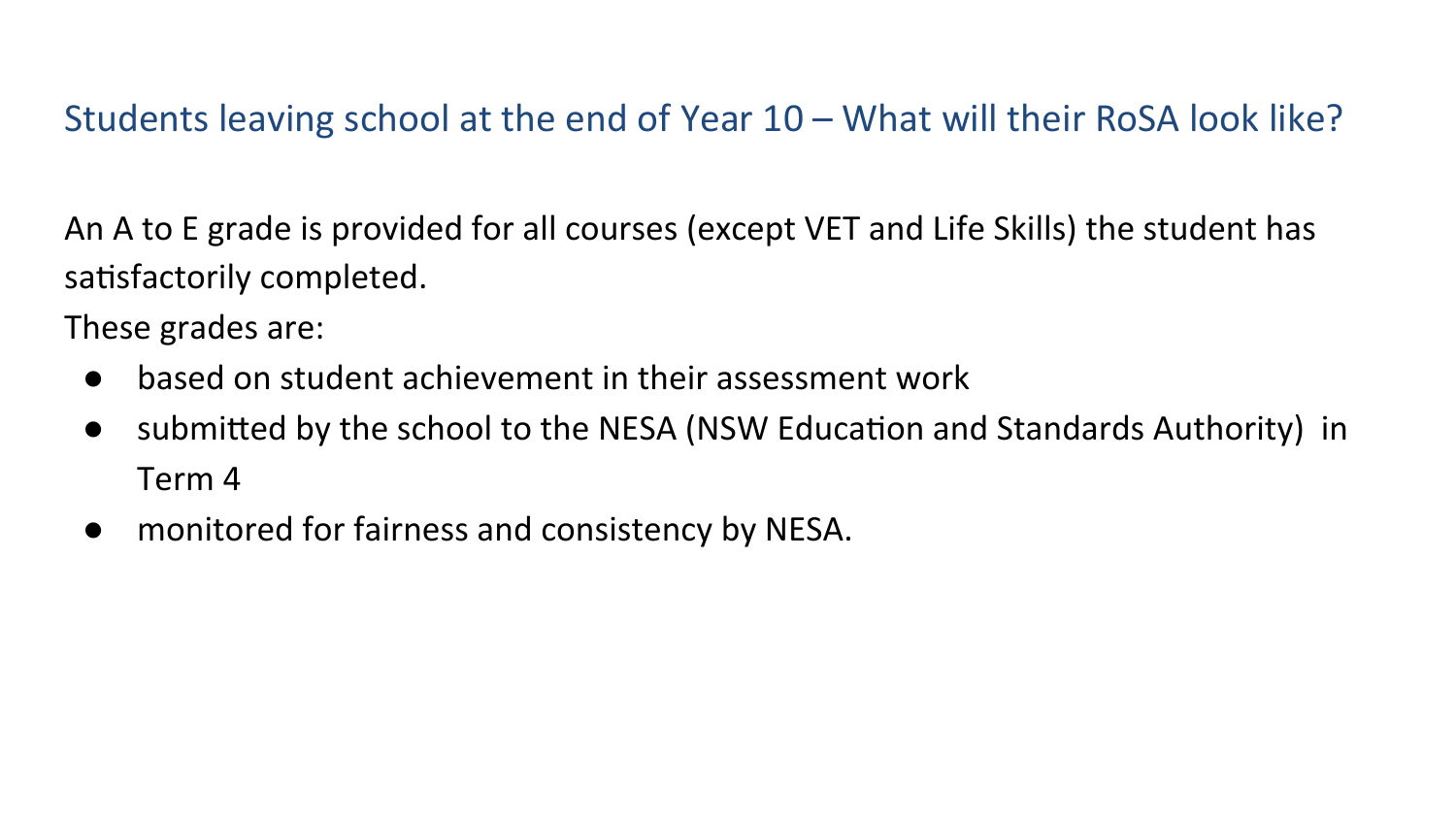How does this impact on students entering Stage 5?

Students selecting elective courses beginning in Year 9 will receive a grade for that course if they choose not to continue into Year 10. This grade will appear on a students RoSA.

Students must satisfactorily complete the required indicative hours for each course studied in Stage 5 in order to be eligible for a RoSA.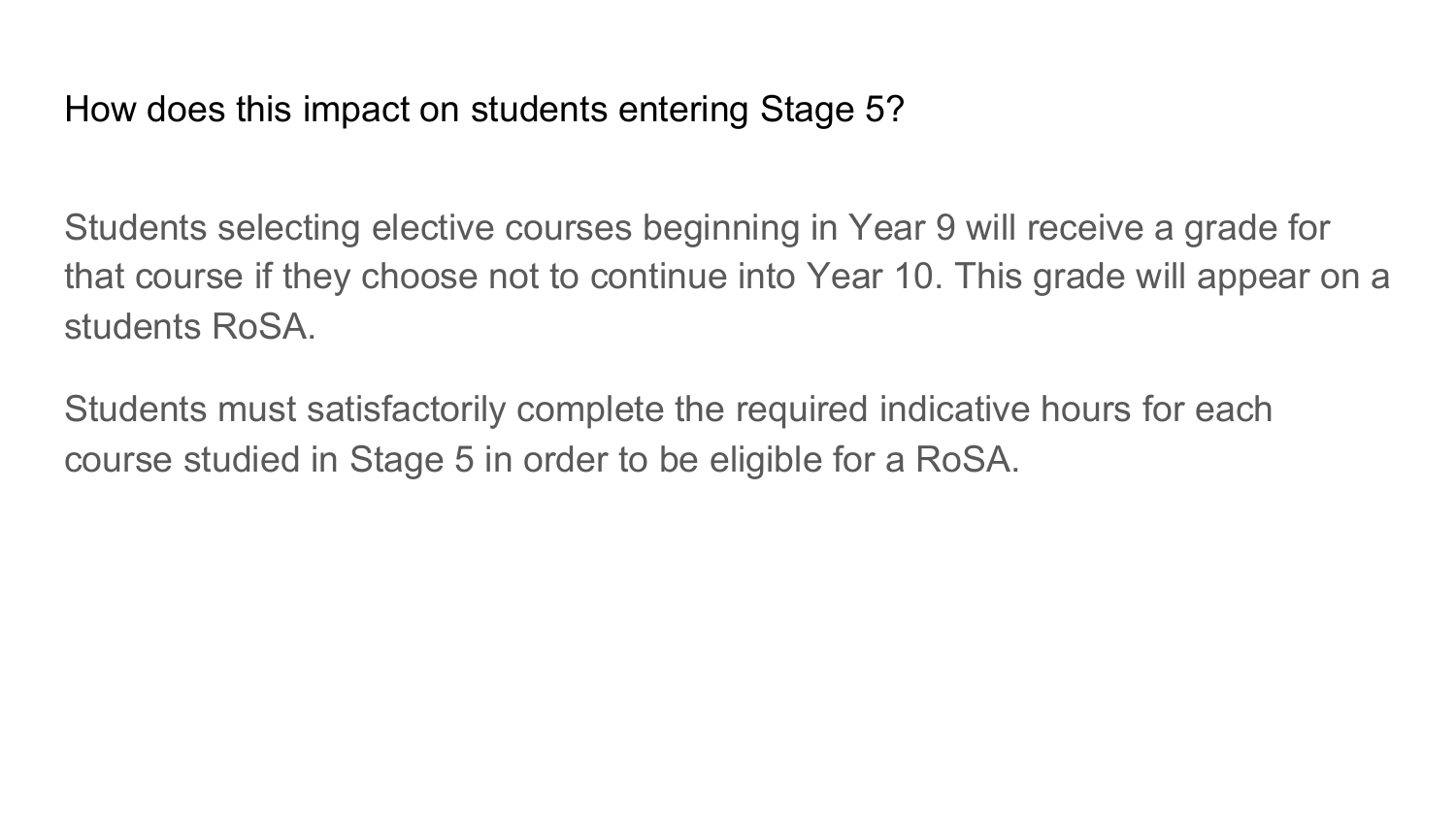#### **Criteria for satisfactory completion of a course**

A student is considered to have satisfactorily completed a course if, in the principal's view, there is sufficient evidence that the student has:

- 1. followed the course developed or endorsed by the NESA;
- 2. applied themselves with diligence and sustained effort to the set tasks and experiences provided in the course by the school; and
- 3. achieved some or all of the course outcomes.

The NESA does not set a minimum attendance for the satisfactory completion of a course. The principal may determine that, as a result of absence, the above course completion criteria might not be met.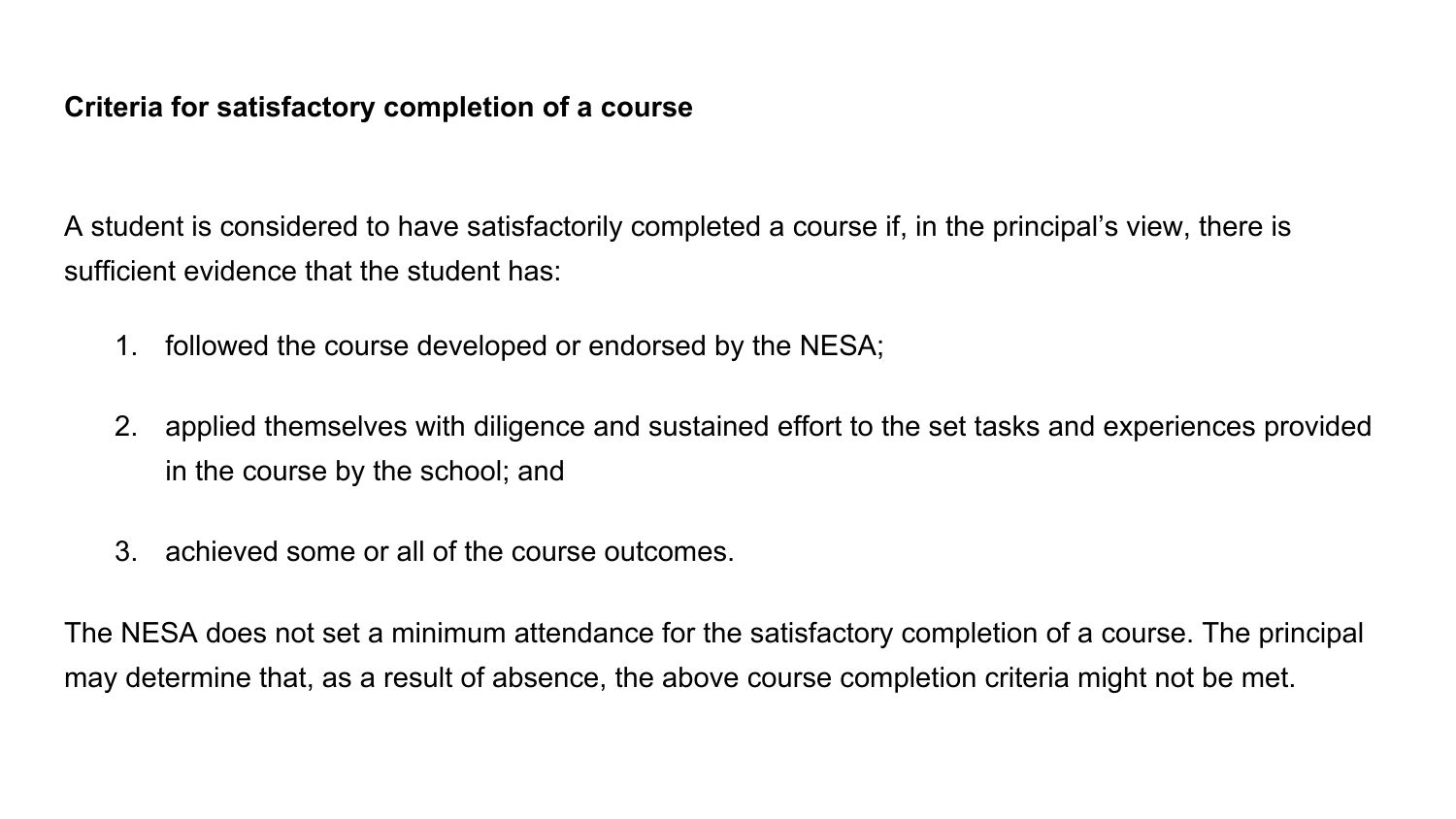### **'N' determinations – warnings of non-completion of course requirements**

If at any time it appears that a student is at risk of receiving an 'N' determination (non-completion of course requirements) in any course, **the principal must**:

- 1. advise the student of the tasks or actions to be undertaken in time for the problem to be corrected and alert the student to the possible consequences of an 'N' determination;
- 2. advise the parent or guardian in writing (if the student is under the age of 18);
- 3. request from the student/parent/guardian a written acknowledgement of the warning;
- 4. issue at least one follow-up warning letter if the first letter is not effective; and
- 5. retain copies of all relevant documents...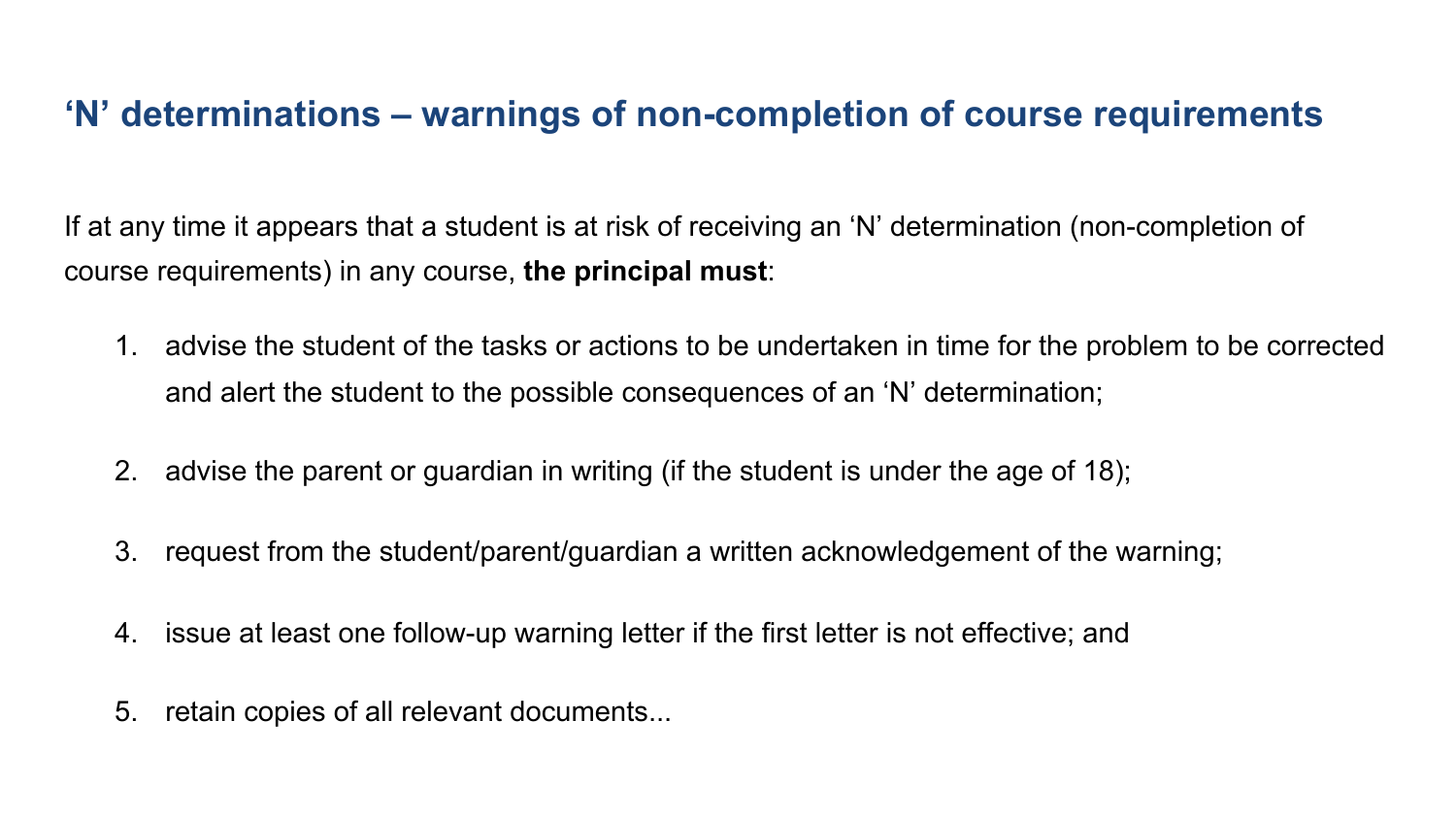### Electives offered for 2018 - Year 9

Note: Not all courses may be offered in the final lines. number of students. **Agriculture Science Technology Engineering and Maths (STEM) Child Studies Visual Arts Dance and Film Technology Textiles Design and Technology Drama** 

**Big History Physical Activity and Sports Science Language - French Food Technology Music Industrial Technology Commerce**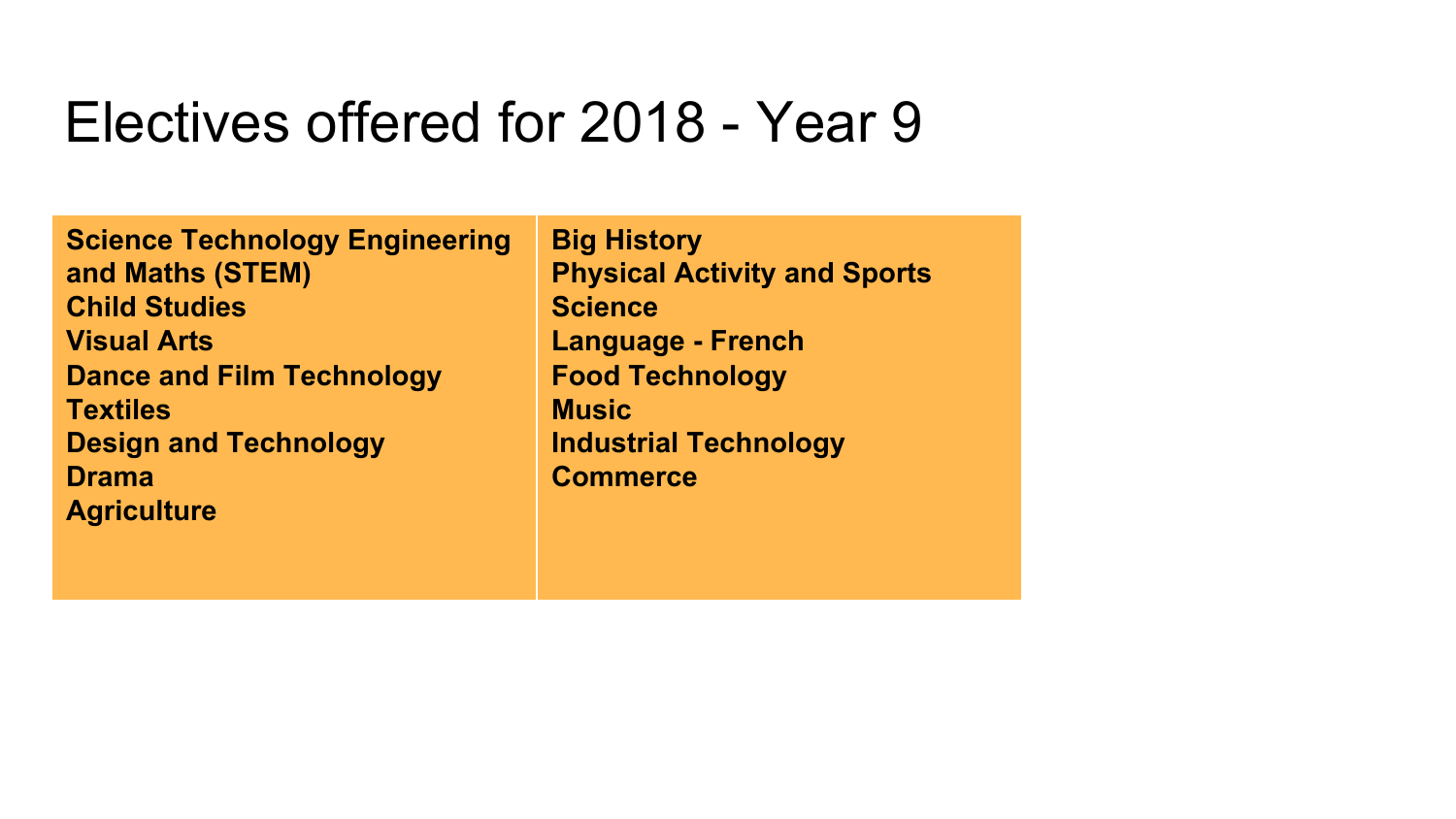## **Electives**

●Electives will be placed on 2 lines and be allocated 5 periods per cycle on the Timetable. Students are to select an elective on each line. Draft lines will be constructed once information from the survey is tabulated.

• Note: Not all courses may be offered in the final lines. Subjects will be offered if they have a sufficient number of students.

●If there is a subject you would like to do but is not listed there is an opportunity to express your interest.